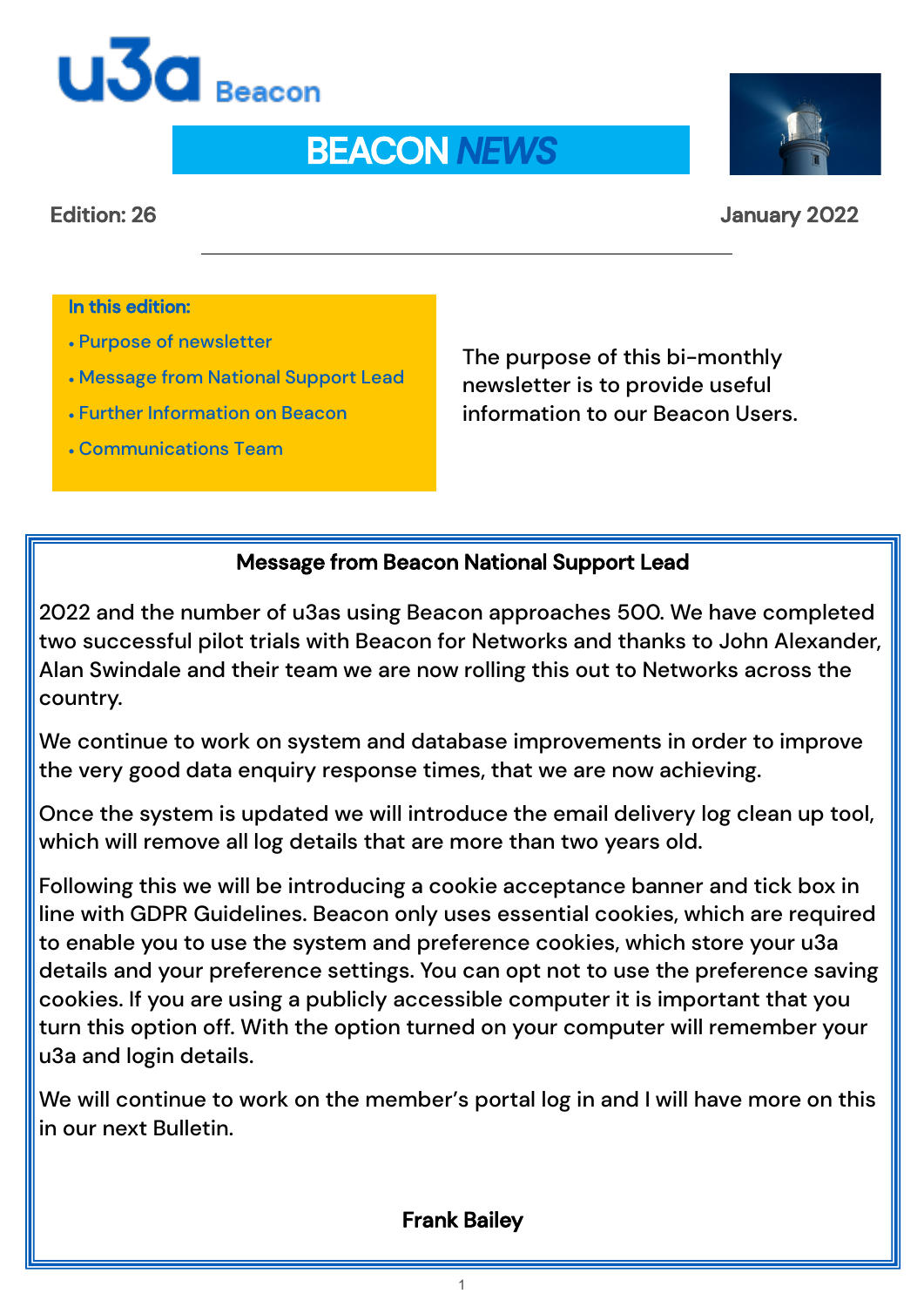# FURTHER INFORMATION

# Beacon and Networks and Regions — John Alexander

I would like to give an update on progress in rolling out the Beacon system to Networks and Regions. I am well aware that there is lots of interest and we have been holding off rolling this out until we have done a detailed analysis of the two pilots. This work revealed variations in how the system was set up and used but this also made us analyse how we approach this process.

In parallel with this we have agreement from the Trust on a set of Terms and Conditions (T & Cs) and a Licence Agreement specific to Networks and Regions. These T & Cs makes it clear that there is no charge for this group of users. The links to these documents will be sent to Networks as we roll it out to them.

We are now starting the third site and have refined some of our approaches to address things identified in the pilots. There are only currently two people supporting these Networks and Regions so that we can maximise the information gleaned. While this might be seen to slow things it has the significant advantage that we will be able to use the knowledge to assist each Network / Region.

So to the big question, when will we get to those 14 who have already contacted me about getting Beacon for their Network and Region? The simple answer is as soon as practical and I will be contacting those on the list during January with some planned timescales. We are hoping to bring on two a month so apologies to those who may have to wait a bit.

As I said previously, I have details of those who have contacted me and have them held with the date that they contacted me. We will approach them in strict order based on this date.

Any new Networks / Regions that want to use Beacon please send me an email at: [john.alexander@beacon.u3a.org.uk.](mailto:John.alexander@beacon.u3a.org.uk)

#### Beacon Milestone



We have almost reached the milestone of 500 u3as who are using the Beacon System to manage their membership and groups. A number of articles now appear on the [Beacon website](https://beacon.u3a.org.uk/news/) and [u3a website a](https://sources.u3a.org.uk/)bout the benefits of using the Beacon Management System. Beacon mugs and pens are now available to purchase from the [Brand Centre.](https://u3abrand.org.uk)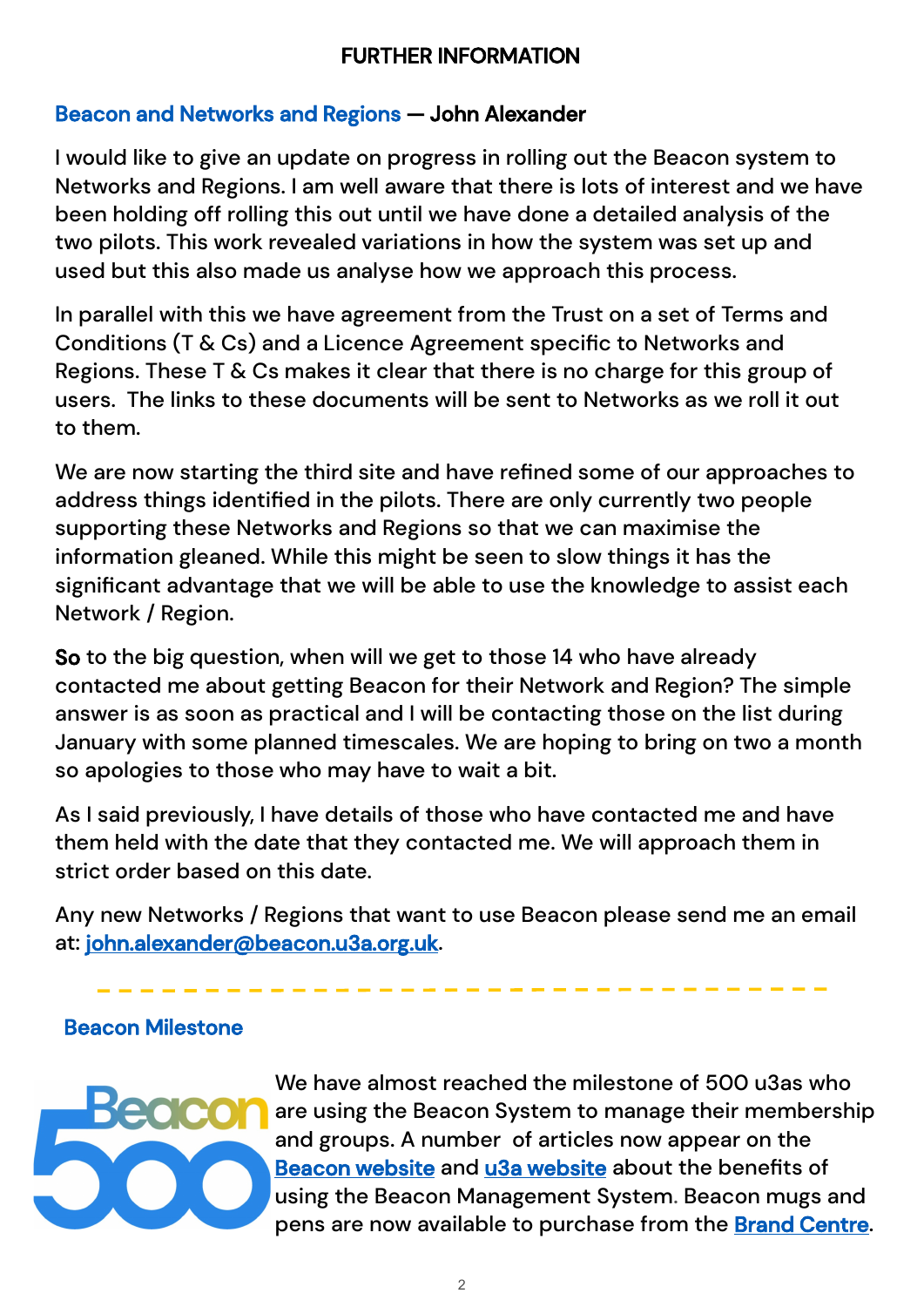# Contacting Beacon Support

#### Beacon Help Centre

If you are an existing Beacon user and need technical help or advice then please visit the [Beacon Help Centre](about:blank) where you will find the [Beacon User Guide](https://u3abeacon.zendesk.com/hc/en-gb/categories/360001240017-User-Guide) and lots of useful information about Beacon as well as links to the Users' Forum and Help Desk. You can also get to the Beacon Help Centre using the Help widget in the bottom left-hand corner of every Beacon page.



We suspect that many people have either not noticed it or just ignored it.

If you press it you will get this screen pop up. The content will vary depending on where you are in Beacon. This example is when on a Group page. It will show you Help articles directly relating to the Beacon area that you are in. This even applies to the screen to log into the system where it covers lost password etc.



If you click on any item in the list, it will take you into that item.

If your interest is any other part of Beacon then just type the item e.g. Membership and the list will change to that area.

This Search facility is powerful so please explore if you need guidance or can't remember exactly what to do.

We are always looking to improve the content so it is worth checking if you need assistance as we might just have a new feature explained or just more explanation on an item that we feel needs more details.

If you cannot find the help you need, then raise a ticket with the Beacon Help Desk. The easiest way to do this is through the Beacon Help Centre - click the **[Submit a request](about:blank)** link that is present at the top right of every page on the Beacon Help Centre website, or click Help then [Open a Support Ticket](about:blank) and complete the form.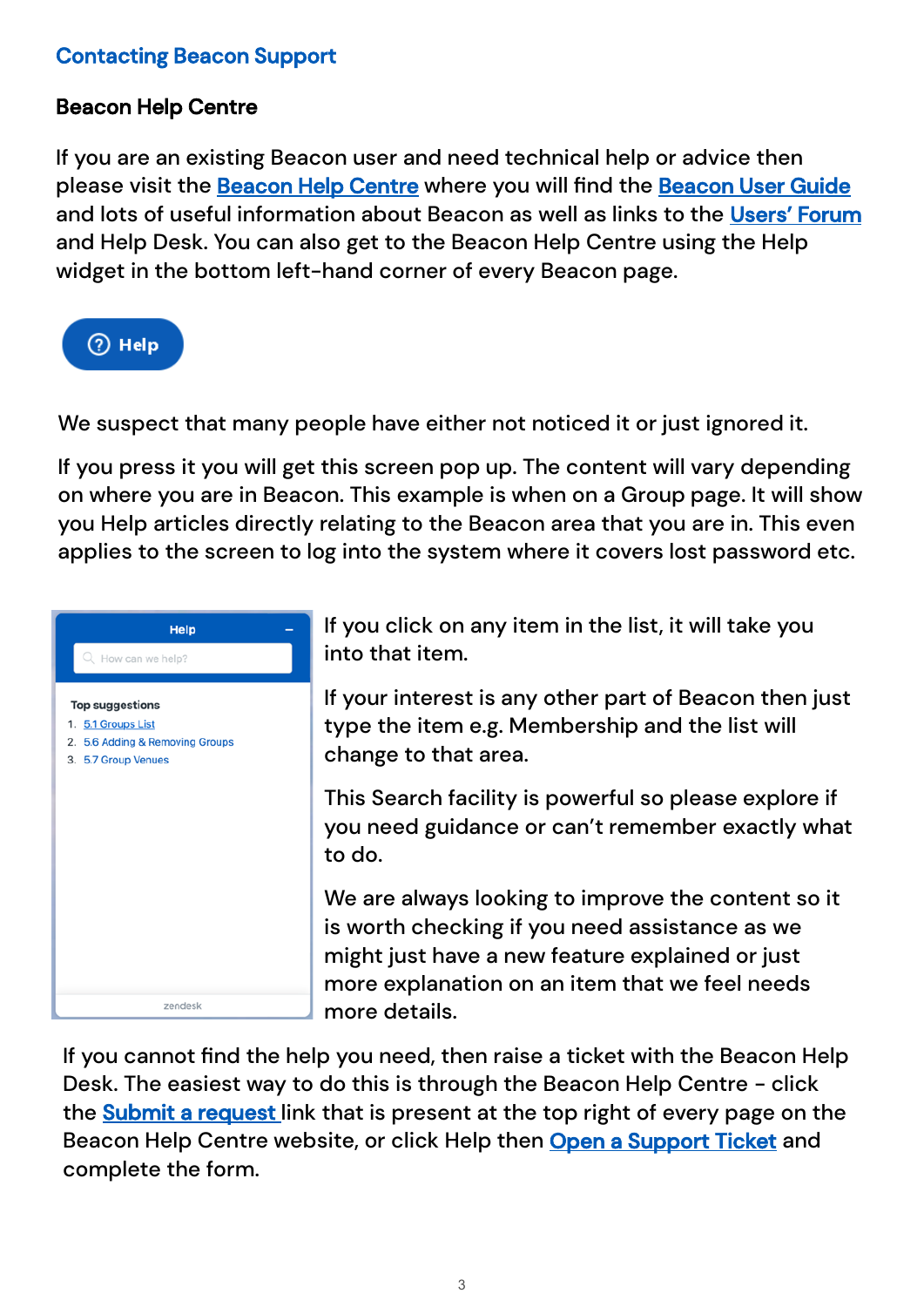# Contact Beacon Support (continued)

Alternatively, you can email: **support@beacon.u3a.org.uk**, if using this method please ensure you include the following information:

- Your full name
- The name of your u3a
- Subject of your request
- Description of the request or question

Please do not Cc... nor Bcc... other recipients in your request as this may lead to the creation of supernumerary support tickets.

# Beacon Website

The [Beacon Website Contact Us](https://beacon.u3a.org.uk/contact-us/) form should be used for non-technical queries only.

Beacon Support Teams are all volunteers and will respond to your requests as soon as they are able to.

#### First Beacon u3a Merger – Graham Tigg

Two Beacon u3as, South Leicestershire and Market Harborough, have merged to form a new u3a Harborough Welland from January 2022. To get them started on Beacon with as much data as possible the membership, group and venues information was extracted from the two u3as, merged and then uploaded to a new Beacon site Harborough Welland.

Clearly one of the drivers for the merger was the number of members belonging to both u3as. For membership data this involved removing the duplicate records.

What are the learning points for this? There needs to be a long preparation and planning lead time, especially if financial and membership years need to be aligned. This can result in continuity challenges with Committee changes.

The only site creation process available is that used for new sites, so there were known limitations such as being unable to populate Groups with members. Being a new charity they fortunately didn't need any Financial data cut over.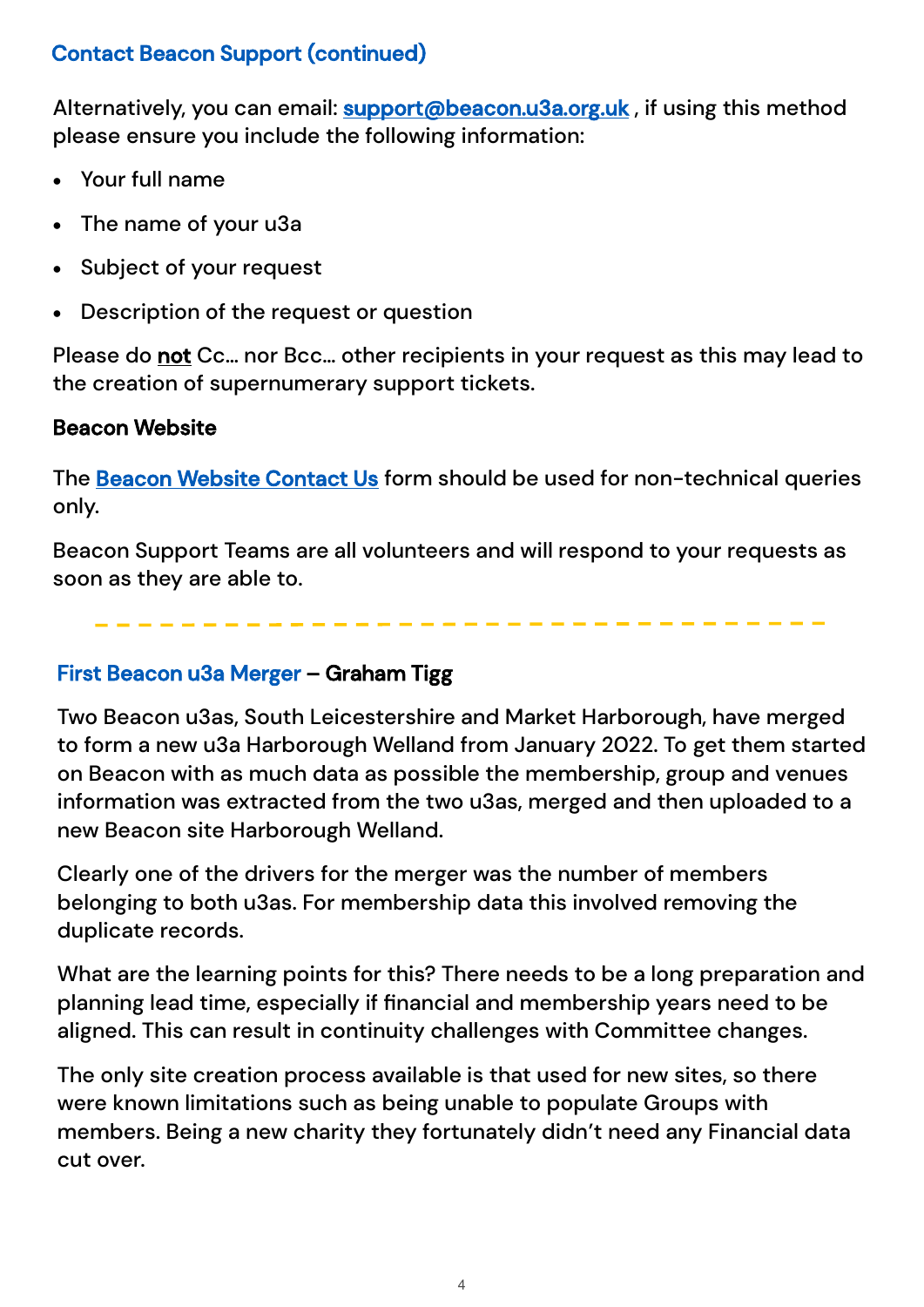# First Beacon u3a Merger (continued)

The biggest surprise and an observation for us all, was data quality. Differences in address details resulted in pairs of members in a household not sharing an address, or even a member having a duplicate record as they were not identified as having re-joined. My tip – if you have the skills download all your members to a spreadsheet. Sort them by name and visually check for duplicates. Do the same for postcodes. Longer term we should look to enhance Beacon to perform postcode lookups when addresses are processed.

#### Beacon Training Videos — John Alexander

To help users the Documentation and Training team have been busy on new training videos. Our plan is to create short 6 – 8 minute videos addressing specific tasks. These will then be accessed via the appropriate section of the User Guide. They are there to enhance the content so we will still continue to develop the main guide content.

You will see at the start of the User Guide contents an article 'Watching Videos in the User Guide'. This is to help those who do not regularly watch videos so it contains help on turning on or off the scrolling text (sub titles) on the screen and how to control the video.

We have planned videos on a number of areas including:

- $\Rightarrow$  Setting up Roles and Privileges
- $\Rightarrow$  Setting up System Users and Standard Roles
- $\Rightarrow$  How to bookmark in your browser to speed up access to a Group info for Group Leaders
- $\Rightarrow$  Handling Gift Aid
- $\Rightarrow$  Setting up online membership payments
- $\Rightarrow$  Membership Renewal process

Plus a number of others are under discussion.